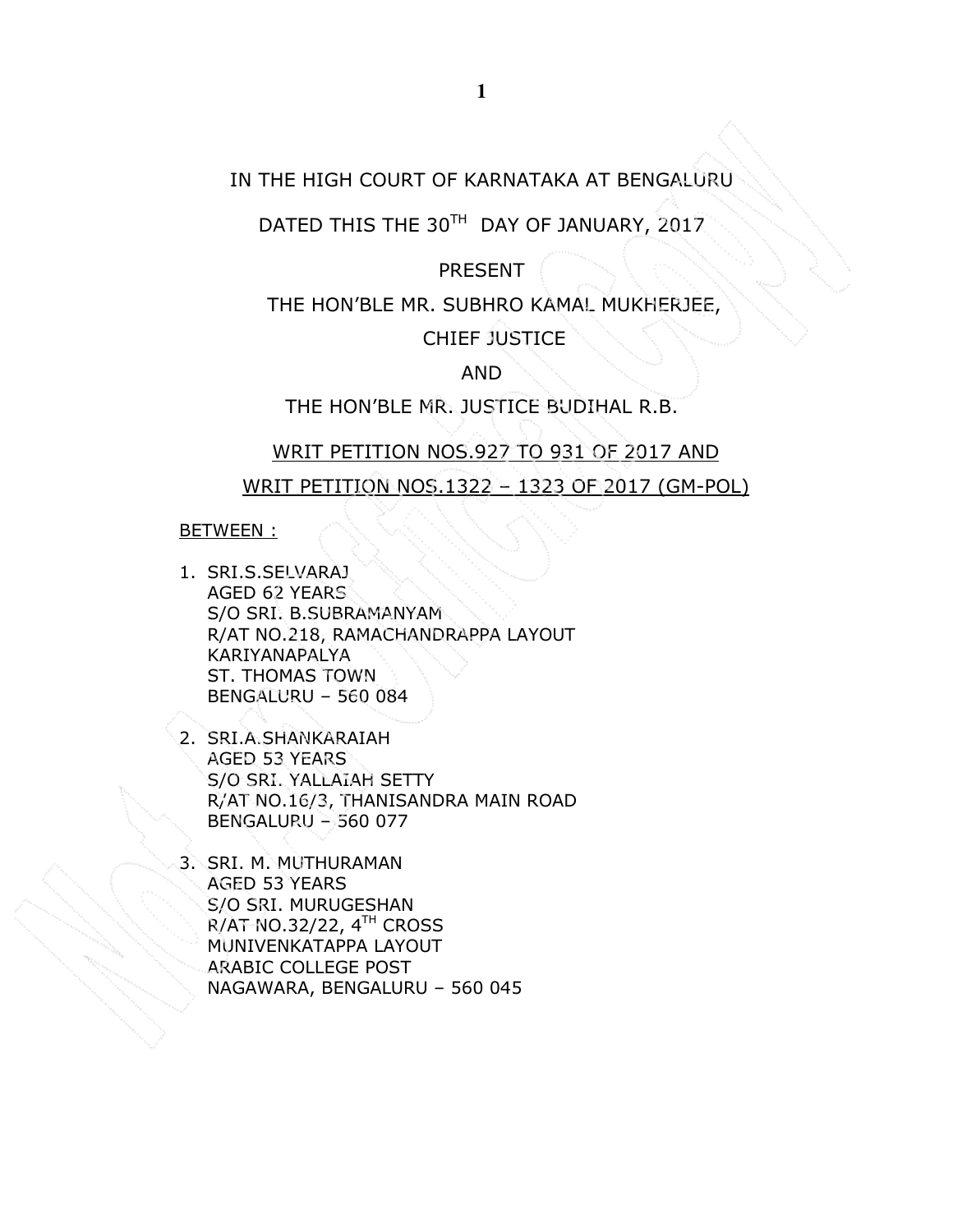4. SRI.M.SRIDHAR AGED 55 YEARS S/O SRI. MUNI NANJAPPA R/AT NO.5, CORPORATION MARKET R.V.ROAD, V.V.PURAM BENGALURU – 560 004

5. SRI. AMARANRAYANASWAMY AGED 32 YEARS S/O SRI. M. THEERTHA GIRI R/AT NO.50/4, SUSHEELA MAIN ROAD LALBAUGH, UPPARAHALLI BENGALURU – 560 004

6. SRI ELUMALAI AGED 52 YEARS S/O RAMALINGAM R/AT NO.7/13,  $1<sup>ST</sup>$  CROSS MUNIVENKATAPPA BLOCK VENKATESHAPURAM BENGALURU – 560 045

7. SRI.S.BALU AGED 55 YEARS S/O SRI. SUBRAMANIAM R/AT NO.25, ST. PATRIC TOWN 2<sup>ND</sup> CROSS, BENSON TOWAN POST BENGALURU – 560 046 ... PETITIONERS

(BY MR.G.R.MOHAN, ADVOCATE)

AND :

1. THE KARNATAKA STATE POLLUTION CONTROL BOARD 'PARISARA BHAVANA', NO.49 1<sup>ST</sup> TO 5<sup>TH</sup> FLOOR, CHURCH STREET BENGALURU – 560 001 BY ITS CHAIRPERSON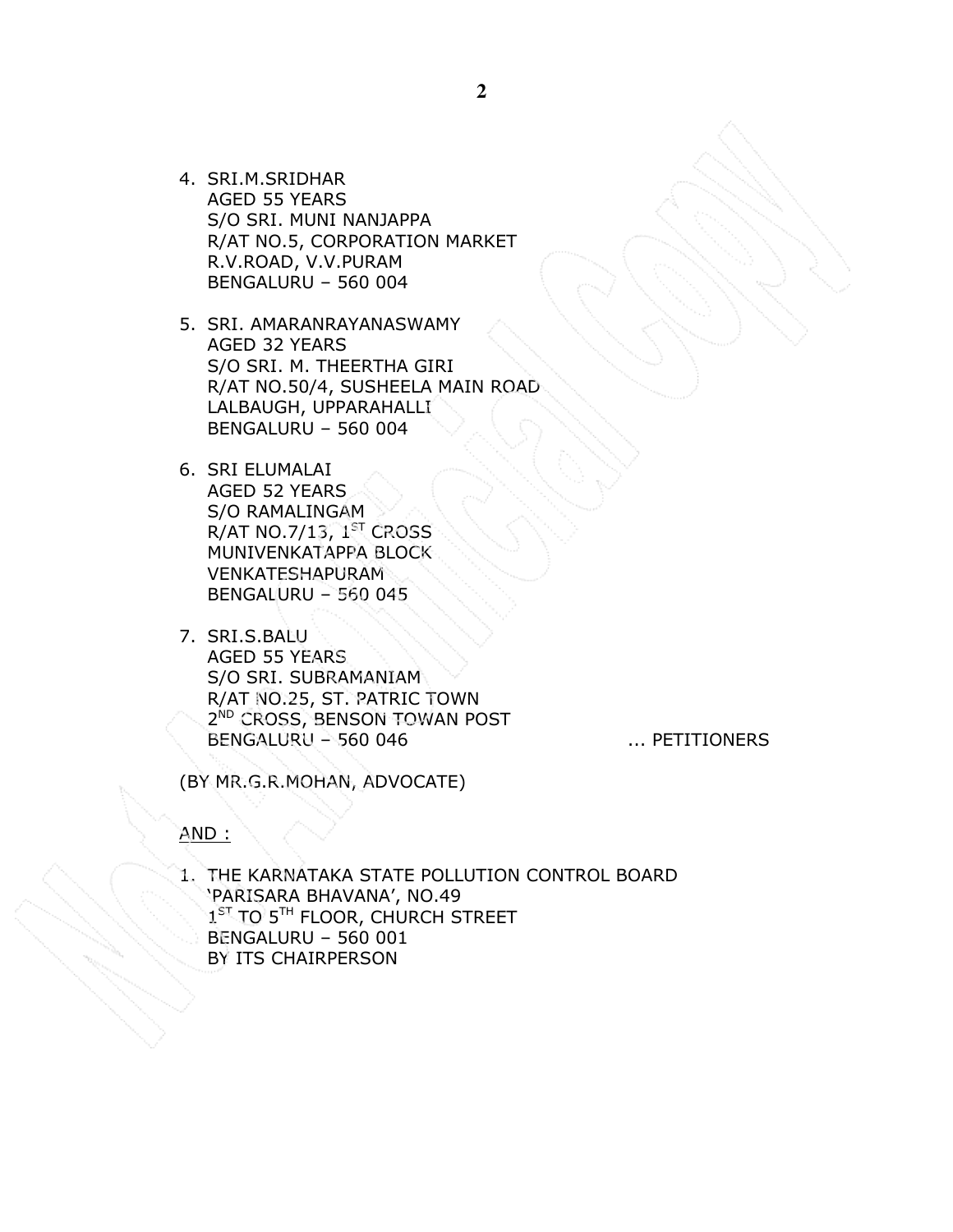2. THE DISTRICT COMMISSIONER KANDHAYA BHAVAN K.G.ROAD BENGALURU – 560 009

3. THE COMMISSIONER OF POLICE INFANTRY ROAD BENGALURU – 560 001 ... ... RESPONDENTS

(MR.GURURAJ R. JOSHI, ADVOCATE FOR RESPONDENT NO.1 MR.V.SREENIDHI, ADDITIONAL GOVERNMENT ADVOCATE FOR RESPONDENT NOS.2 AND 3)

These Writ Petitions are filed under Articles 226 and 227 of the Constitution of India, praying to direct the respondents to permit the petitioners to make use of the raw materials and idols made out of plaster of paris/painted one to be sold to public till October 2017 and accept the petitioners undertaking to the effect that they will not store or make idols out of plaster of paris after October 2017 and make only idols of clay soil, and etc.

---

These petitions coming on for Preliminary Hearing this day, THE CHIEF JUSTICE made the following:

### ORDER

These are writ petitions by the manufacturers of the idols.

There is a complete bar in manufacturing idols with plaster of

paris.

These writ petitions are filed by the petitioners alleging

that certain idols manufactured with plaster of paris are lying in